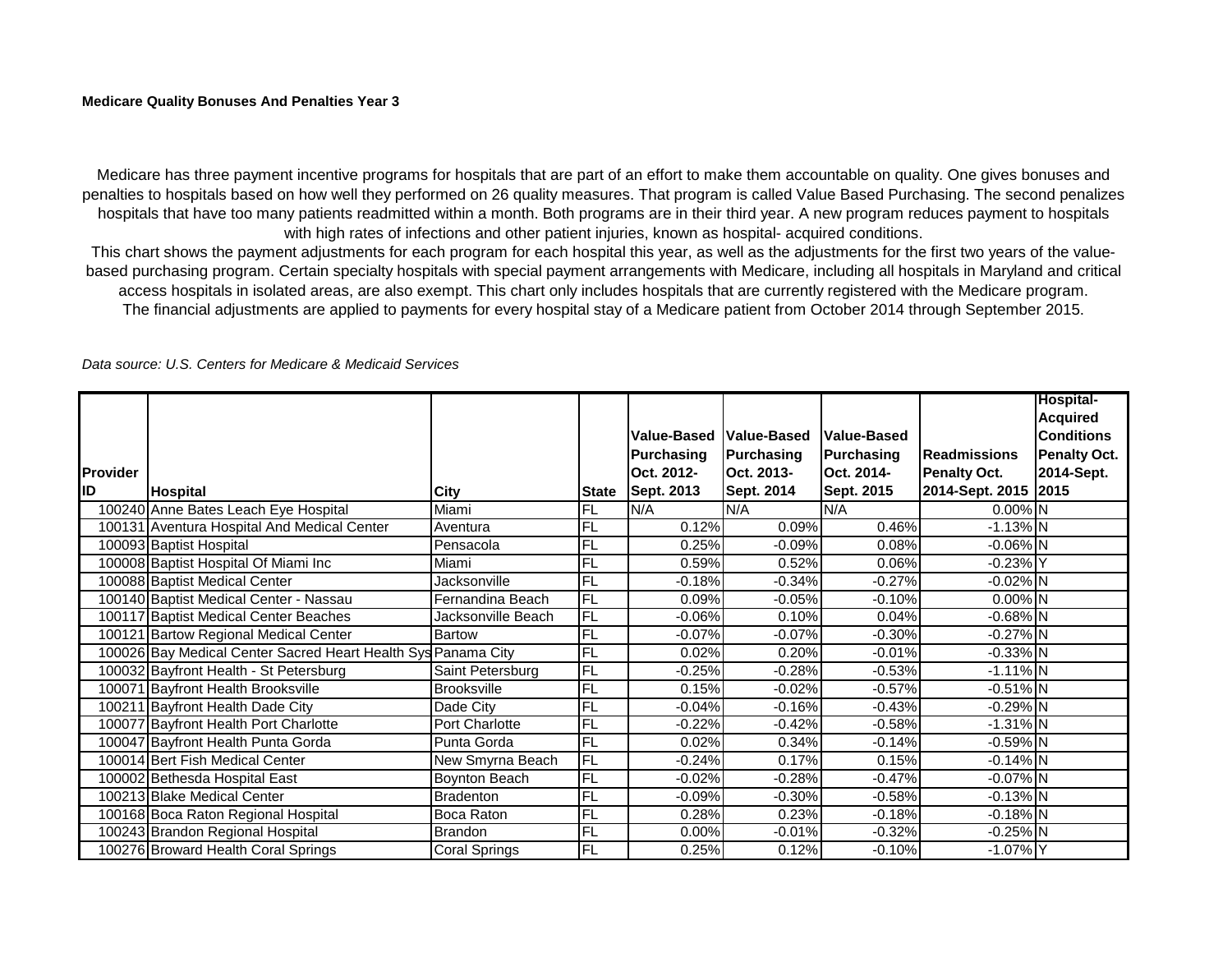| 100200 Broward Health Imperial Point             | Fort Lauderdale         | <b>FL</b>       | 0.06%    | 0.27%    | 0.07%    | $-0.14%$ Y  |  |
|--------------------------------------------------|-------------------------|-----------------|----------|----------|----------|-------------|--|
| 100039 Broward Health Medical Center             | Fort Lauderdale         | FL              | $-0.13%$ | 0.25%    | $-0.22%$ | $-0.11%$ Y  |  |
| 100086 Broward Health North                      | Pompano Beach           | FL              | 0.07%    | 0.43%    | 0.15%    | $-0.30\%$ N |  |
| 100177 Cape Canaveral Hospital                   | Cocoa Beach             | <b>FL</b>       | $-0.31%$ | 0.17%    | 0.20%    | $-0.91\%$ N |  |
| 100244 Cape Coral Hospital                       | Cape Coral              | <b>FL</b>       | $-0.47%$ | $-0.32%$ | $-0.50%$ | $-0.25%$ Y  |  |
| 100254 Capital Regional Medical Center           | Tallahassee             | FL              | 0.22%    | $-0.12%$ | $-0.36%$ | $-0.75%$ N  |  |
| 100161 Central Florida Regional Hospital         | Sanford                 | $\overline{FL}$ | 0.13%    | $-0.06%$ | $-0.04%$ | $-0.71\%$ Y |  |
| 100023 Citrus Memorial Hospital                  | Inverness               | FL              | $-0.29%$ | $-0.44%$ | $-0.77%$ | $-0.08\%$ Y |  |
| 100289 Cleveland Clinic Hospital                 | Weston                  | FL              | $-0.04%$ | 0.06%    | 0.54%    | $-0.72%$ N  |  |
| 100183 Coral Gables Hospital                     | <b>Coral Gables</b>     | FL              | 0.48%    | 0.29%    | $-0.10%$ | $-0.72%$ N  |  |
| 100258 Delray Medical Center                     | Delray Beach            | FL              | 0.08%    | $-0.01%$ | 0.17%    | $0.00\%$ N  |  |
| 100175 Desoto Memorial Hospital                  | Arcadia                 | FL              | $-0.52%$ | $-0.90%$ | 0.21%    | $-1.12%$ N  |  |
| 100296 Doctors Hospital Inc                      | <b>Coral Gables</b>     | FL              | 0.44%    | 0.63%    | 0.50%    | $-0.06\%$ N |  |
| 100166 Doctors Hospital Of Sarasota              | Sarasota                | FL              | 0.37%    | 0.43%    | 0.03%    | $-0.05%$ N  |  |
| 100106 Doctor's Memorial Hospital Inc            | Perry                   | FL              | $-0.06%$ | 0.35%    | 0.92%    | $-0.03%$ N  |  |
| 100277 Douglas Gardens Hospital                  | Miami                   | $\overline{FL}$ | N/A      | N/A      | N/A      | $-0.10\%$ N |  |
| 100134 Ed Fraser Memorial Hospital               | Macclenny               | FL              | N/A      | N/A      | N/A      | 0.00% Y     |  |
| 100239 Edward White Hospital                     | Saint Petersburg        | FL              | 0.16%    | 0.03%    | 0.07%    | $-0.26%$ N  |  |
| 100267 Englewood Community Hospital              | Englewood               | <b>FL</b>       | 0.17%    | 0.27%    | 0.57%    | $-0.09\%$ N |  |
| 100236 Fawcett Memorial Hospital                 | <b>Port Charlotte</b>   | <b>FL</b>       | 0.32%    | 0.25%    | 0.37%    | $-0.34\%$ N |  |
| 100090 Flagler Hospital                          | Saint Augustine         | FL              | $-0.07%$ | $-0.01%$ | 0.07%    | $0.00\%$ N  |  |
| 100007 Florida Hospital                          | Orlando                 | FL              | $-0.04%$ | 0.32%    | $-0.04%$ | $-1.06\%$ N |  |
| 100069 Florida Hospital Carrollwood              | Tampa                   | FL              | $-0.38%$ | $-0.49%$ | $-0.21%$ | $-0.15%$ Y  |  |
| 100045 Florida Hospital Deland                   | Deland                  | $\overline{FL}$ | 0.12%    | $-0.09%$ | 0.04%    | $-0.62%$ N  |  |
| 100072 Florida Hospital Fish Memorial            | <b>Orange City</b>      | $\overline{FL}$ | 0.09%    | 0.21%    | 0.15%    | $-0.60\%$ N |  |
| 100118 Florida Hospital Flagler                  | Palm Coast              | FL              | 0.14%    | 0.16%    | $-0.39%$ | $-0.37\%$ N |  |
| 100109 Florida Hospital Heartland Medical Center | Sebring                 | $\overline{FL}$ | 0.10%    | 0.13%    | 0.37%    | $-0.60\%$ N |  |
| 100068 Florida Hospital Memorial Medical Center  | Daytona Beach           | FL              | 0.43%    | 0.31%    | 0.31%    | $-0.04\%$ N |  |
| 100055 Florida Hospital North Pinellas           | <b>Tarpon Springs</b>   | FL              | 0.00%    | $-0.28%$ | 0.53%    | $-0.88\%$ N |  |
| 100173 Florida Hospital Tampa                    | Tampa                   | <b>FL</b>       | $-0.04%$ | $-0.43%$ | $-0.52%$ | $-0.59%$ N  |  |
| 100057 Florida Hospital Waterman                 | Tavares                 | FL              | $-0.16%$ | $-0.03%$ | $-0.21%$ | $-0.77%$ Y  |  |
| 100319 Florida Hospital Wesley Chapel            | <b>Wesley Chapel</b>    | $F$ L           | N/A      | N/A      | 0.52%    | $-0.01\%$ N |  |
| 100046 Florida Hospital Zephyrhills              | Zephyrhills             | FL              | 0.13%    | $-0.54%$ | $-0.23%$ | $-0.33\%$ N |  |
| 100223 Fort Walton Beach Medical Center          | Fort Walton Beach       | <b>FL</b>       | 0.10%    | 0.20%    | 0.20%    | $-0.47\%$ N |  |
| 100287 Good Samaritan Medical Center             | West Palm Beach         | <b>FL</b>       | 0.13%    | $-0.42%$ | $-0.35%$ | $-0.02%$ N  |  |
| 100266 Gulf Breeze Hospital                      | <b>Gulf Breeze</b>      | FL              | 0.20%    | 0.48%    | 0.72%    | $-0.05\%$ N |  |
| 100220 Gulf Coast Medical Center Lee Mem Health  | <b>Fort Myers</b>       | FL              | $-0.38%$ | $-0.13%$ | $-0.55%$ | $-0.62%$ Y  |  |
| 100242 Gulf Coast Regional Medical Center        | Panama City             | <b>FL</b>       | 0.23%    | 0.21%    | $-0.13%$ | $-0.47%$ N  |  |
| 100017 Halifax Health Medical Center             | Daytona Beach           | FL              | $-0.17%$ | 0.02%    | $-0.24%$ | $-0.23%$ N  |  |
| 100030 Health Central                            | Ocoee                   | FL              | $-0.07%$ | $-0.04%$ | 0.09%    | $-0.21%$ N  |  |
| 100081 Healthmark Regional Medical Center        | <b>Defuniak Springs</b> | FL              | $-0.53%$ | $-0.49%$ | 0.81%    | $-1.14%$ N  |  |
| 100137 Heart Of Florida Regional Medical Center  | Davenport               | FL              | 0.34%    | 0.04%    | $-0.82%$ | $-0.78%$ Y  |  |
| 100053 Hialeah Hospital                          | Hialeah                 | FL              | $-0.01%$ | $-0.14%$ | $-0.15%$ | $-1.22%$ N  |  |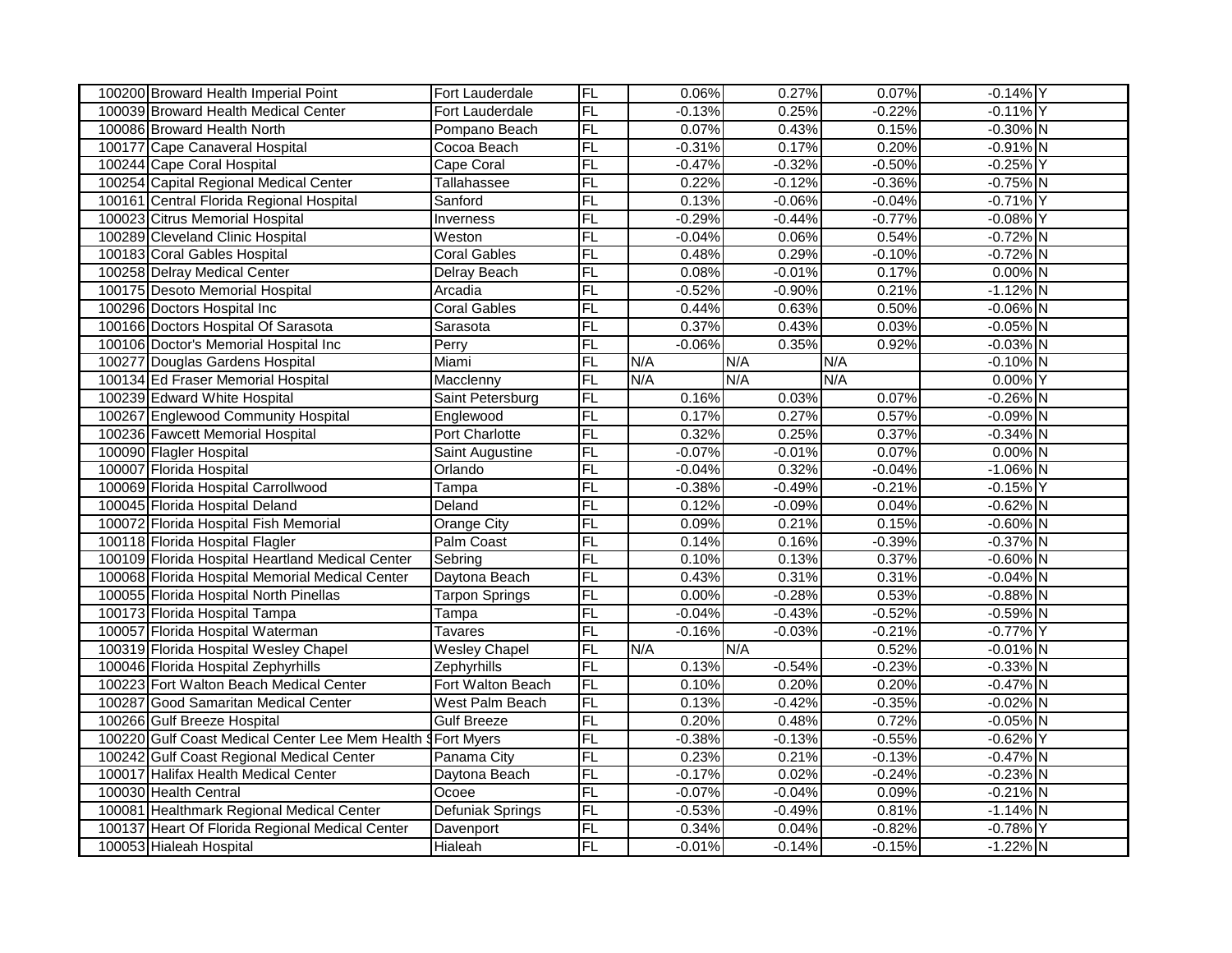| 100049 Highlands Regional Medical Center        | Sebring               | FL                       | 0.09%    | 0.02%    | $-0.15%$ | $-1.08\%$ N |  |
|-------------------------------------------------|-----------------------|--------------------------|----------|----------|----------|-------------|--|
| 100019 Holmes Regional Medical Center           | Melbourne             | FL                       | $-0.08%$ | 0.12%    | $-0.27%$ | $-0.53\%$ N |  |
| 100073 Holy Cross Hospital Inc                  | Fort Lauderdale       | FL                       | 0.21%    | 0.34%    | 0.37%    | $-0.20\%$ N |  |
| 100125 Homestead Hospital                       | Homestead             | <b>FL</b>                | 0.33%    | 0.45%    | 0.85%    | $-0.39%$ N  |  |
| 100105 Indian River Medical Center              | Vero Beach            | <b>FL</b>                | $-0.10%$ | $-0.26%$ | $-0.69%$ | $0.00\%$ N  |  |
| 100142 Jackson Hospital                         | Marianna              | FL                       | $-0.02%$ | 0.18%    | $-0.01%$ | $-0.30\%$ N |  |
| 100022 Jackson Memorial Hospital                | Miami                 | <b>FL</b>                | $-0.33%$ | $-0.31%$ | $-0.67%$ | $-0.53%$ Y  |  |
| 100048 Jay Hospital                             | Jay                   | <b>FL</b>                | N/A      | N/A      | 1.17%    | $0.00\%$ N  |  |
| 100080 Jfk Medical Center                       | <b>Atlantis</b>       | <b>FL</b>                | 0.28%    | 0.38%    | 0.14%    | $-0.98%$ N  |  |
| 100253 Jupiter Medical Center                   | Jupiter               | FL                       | 0.17%    | $-0.03%$ | 0.07%    | 0.00% Y     |  |
| 100209 Kendall Regional Medical Center          | Miami                 | <b>FL</b>                | 0.24%    | 0.22%    | $-0.31%$ | $-1.71\%$ Y |  |
| 100156 Lake City Medical Center                 | <b>Lake City</b>      | <b>FL</b>                | 0.46%    | 0.19%    | 0.46%    | $-0.80\%$ N |  |
| 100099 Lake Wales Medical Center                | Lake Wales            | FL                       | 0.08%    | $-0.37%$ | 0.16%    | $-1.97%$ N  |  |
| 100157 Lakeland Regional Medical Center         | Lakeland              | <b>FL</b>                | $-0.04%$ | $-0.54%$ | $-0.39%$ | $-0.76%$ N  |  |
| 100130 Lakeside Medical Center                  | <b>Belle Glade</b>    | <b>FL</b>                | 0.38%    | $-0.03%$ | 0.74%    | $-0.16\%$ N |  |
| 100299 Lakewood Ranch Medical Center            | <b>Bradenton</b>      | $\overline{FL}$          | $-0.15%$ | $-0.15%$ | $-0.26%$ | $-0.07%$ N  |  |
| 100248 Largo Medical Center                     | Largo                 | <b>FL</b>                | $-0.04%$ | $-0.06%$ | $-0.34%$ | $-0.91\%$ N |  |
| 100181 Larkin Community Hospital                | South Miami           | FL                       | N/A      | N/A      | 0.20%    | $-0.24%$ N  |  |
| 100246 Lawnwood Regional Medical Center & Heart | <b>Fort Pierce</b>    | <b>FL</b>                | 0.33%    | 0.21%    | 0.04%    | $-0.16\%$ N |  |
| 100012 Lee Memorial Hospital                    | Fort Myers            | <b>FL</b>                | $-0.54%$ | $-0.05%$ | $-0.13%$ | $-0.85%$ Y  |  |
| 100084 Leesburg Regional Medical Center         | Leesburg              | <b>FL</b>                | $-0.39%$ | $-0.55%$ | $-0.33%$ | $-1.87%$ Y  |  |
| 100107 Lehigh Regional Medical Center           | Lehigh Acres          | FL                       | $-0.09%$ | $-0.23%$ | $-0.54%$ | $-1.00\%$ N |  |
| 100150 Lower Keys Medical Center                | <b>Key West</b>       | <b>FL</b>                | $-0.15%$ | $-0.07%$ | $-0.09%$ | $-1.09%$ N  |  |
| 100035 Manatee Memorial Hospital                | <b>Bradenton</b>      | FL                       | 0.15%    | $-0.12%$ | $-0.36%$ | $-0.25%$ Y  |  |
| 100044 Martin Medical Center                    | <b>Stuart</b>         | FL                       | $-0.10%$ | $-0.39%$ | $-0.63%$ | $-0.15%$ N  |  |
| 100151 Mayo Clinic                              | Jacksonville          | FL                       | 0.04%    | 0.37%    | 0.53%    | $-0.21\%$ N |  |
| 100265 Mease Countryside Hospital               | <b>Safety Harbor</b>  | <b>FL</b>                | 0.02%    | $-0.07%$ | 0.15%    | $-0.09%$ N  |  |
| 100043 Mease Dunedin Hospital                   | Dunedin               | <b>FL</b>                | $-0.04%$ | 0.16%    | 0.03%    | $0.00\%$ N  |  |
| 100191 Medical Center Of Trinity                | Trinity               | FL                       | 0.33%    | 0.38%    | $-0.01%$ | $-1.12%$ N  |  |
| 100179 Memorial Hospital Jacksonville           | Jacksonville          | <b>FL</b>                | 0.21%    | 0.03%    | $-0.45%$ | $-0.81\%$ Y |  |
| 100285 Memorial Hospital Miramar                | Miramar               | $\overline{\mathsf{FL}}$ | 0.49%    | 0.42%    | 0.29%    | $-0.38\%$ N |  |
| 100206 Memorial Hospital Of Tampa               | Tampa                 | FL                       | $-0.17%$ | $-0.16%$ | $-0.74%$ | $-0.23%$ N  |  |
| 100230 Memorial Hospital Pembroke               | <b>Pembroke Pines</b> | FL                       | 0.38%    | 0.49%    | 0.44%    | $-0.27%$ N  |  |
| 100281 Memorial Hospital West                   | <b>Pembroke Pines</b> | <b>FL</b>                | 0.09%    | 0.30%    | 0.32%    | $-0.76\%$ N |  |
| 100038 Memorial Regional Hospital               | Hollywood             | FL                       | 0.32%    | 0.53%    | 0.39%    | $-0.50\%$ N |  |
| 100127 Morton Plant Hospital                    | Clearwater            | FL                       | 0.19%    | 0.04%    | $-0.05%$ | $-0.12%$ N  |  |
| 100063 Morton Plant North Bay Hospital          | New Port Richey       | FL                       | $-0.39%$ | $-0.11%$ | $-0.17%$ | $-0.02\%$ N |  |
| 100034 Mount Sinai Medical Center               | Miami Beach           | <b>FL</b>                | $-0.60%$ | $-0.14%$ | 0.17%    | $-0.16%$ N  |  |
| 100062 Munroe Regional Medical Center           | Ocala                 | FL                       | $-0.10%$ | $-0.17%$ | $-0.50%$ | $-0.51\%$ N |  |
| 100018 Naples Community Hospital                | <b>Naples</b>         | FL                       | N/A      | N/A      | $-0.44%$ | $0.00\%$ N  |  |
| 100204 North Florida Regional Medical Center    | Gainesville           | <b>FL</b>                | 0.27%    | 0.36%    | 0.29%    | $-0.44%$ N  |  |
| 100122 North Okaloosa Medical Center            | Crestview             | FL                       | 0.25%    | 0.27%    | 0.26%    | $-0.32%$ N  |  |
| 100029 North Shore Medical Center               | Miami                 | FL                       | $-0.49%$ | $-0.59%$ | $-0.25%$ | $-0.44%$ Y  |  |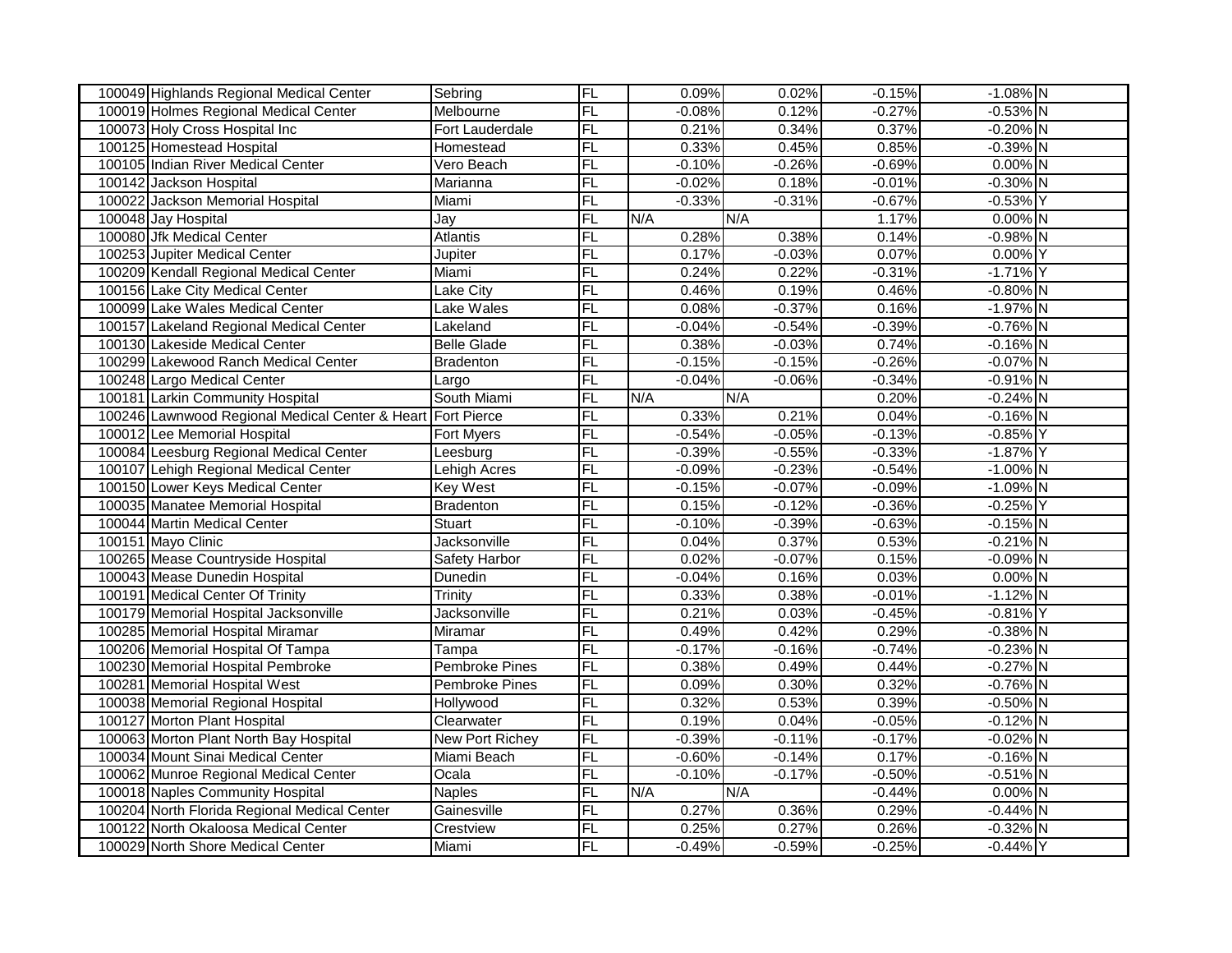| 100238 Northside Hospital                                      | Saint Petersburg     | FL              | 0.20%    | $-0.14%$ | 0.03%    | $-1.53\%$ N |     |
|----------------------------------------------------------------|----------------------|-----------------|----------|----------|----------|-------------|-----|
| 100189 Northwest Medical Center                                | Margate              | $\overline{FL}$ | 0.09%    | 0.02%    | $-0.21%$ | $-1.26\%$ N |     |
| 100264 Oak Hill Hospital                                       | <b>Brooksville</b>   | FL              | 0.27%    | 0.15%    | 0.10%    | $-1.03\%$ N |     |
| 100212 Ocala Regional Medical Center                           | Ocala                | FL              | 0.17%    | 0.02%    | $-0.27%$ | $-0.04\%$ N |     |
| 100226 Orange Park Medical Center                              | <b>Orange Park</b>   | $\overline{FL}$ | 0.41%    | 0.43%    | 0.15%    | $-0.10\%$ N |     |
| 100006 Orlando Regional Medical Center                         | Orlando              | FL              | $-0.20%$ | $-0.27%$ | $-0.70%$ | $-0.64%$ N  |     |
| 100110 Osceola Regional Medical Center                         | Kissimmee            | FL              | 0.01%    | $-0.03%$ | $-0.24%$ | $-1.60\%$ N |     |
| 100316 Palm Bay Hospital                                       | Palm Bay             | $\overline{FL}$ | 0.19%    | 0.13%    | 0.11%    | $-0.20\%$ N |     |
| 100176 Palm Beach Gardens Medical Center                       | Palm Beach Gardens   | $\overline{FL}$ | 0.17%    | $-0.05%$ | 0.16%    | $-0.65%$ N  |     |
| 100050 Palm Springs General Hospital                           | Hialeah              | FL              | $-0.19%$ | $-0.05%$ | $-0.13%$ | $-1.17\%$ N |     |
| 100187 Palmetto General Hospital                               | Hialeah              | $\overline{FL}$ | 0.17%    | 0.05%    | $-0.11%$ | $-1.25%$ Y  |     |
| 100126 Palms Of Pasadena Hospital                              | Saint Petersburg     | FL              | $-0.08%$ | $-0.36%$ | $-0.08%$ | $-0.48\%$ N |     |
| 100269 Palms West Hospital                                     | Loxahatchee          | FL              | 0.10%    | 0.19%    | $-0.20%$ | $-0.20\%$ N |     |
| 100028 Parrish Medical Center                                  | Titusville           | FL              | 0.43%    | 0.07%    | 0.24%    | $0.00\%$ N  |     |
| 100286 Physicians Regional Medical Center - Pine R Naples      |                      | FL              | 0.32%    | 0.10%    | $-0.09%$ | $-0.70\%$ N |     |
| 100167 Plantation General Hospital                             | Plantation           | FL              | $-0.14%$ | 0.15%    | 0.25%    | $-0.31\%$ N |     |
| 100320 Poinciana Medical Center                                | Kissimmee            | FL              | N/A      | N/A      | N/A      | 0.00% N/A   |     |
| 100232 Putnam Community Medical Center                         | Palatka              | FL              | $-0.01%$ | $-0.38%$ | $-0.61%$ | $-0.30\%$ N |     |
| 100252 Raulerson Hospital                                      | Okeechobee           | FL              | 0.57%    | 0.76%    | 0.92%    | $-0.94\%$ N |     |
| 100322 Regional General Hospital Williston                     | Williston            | FL              | N/A      | N/A      | N/A      | N/A         | N/A |
| 100256 Regional Medical Center Bayonet Point                   | Hudson               | $\overline{FL}$ | 0.23%    | $-0.26%$ | $-0.41%$ | $-0.92\%$ N |     |
| 100025 Sacred Heart Hospital                                   | Pensacola            | FL              | $-0.02%$ | $-0.11%$ | $-0.52%$ | 0.00% Y     |     |
| 100292 Sacred Heart Hospital On The Emerald Coas Miramar Beach |                      | FL              | 0.17%    | 0.51%    | 0.36%    | $0.00\%$ N  |     |
| 100313 Sacred Heart Hospital On The Gulf                       | Port Saint Joe       | FL              | N/A      | N/A      | 1.29%    | $-0.40\%$ N |     |
| 100124 Santa Rosa Medical Center                               | Milton               | $\overline{FL}$ | 0.39%    | 0.08%    | $-0.06%$ | $-0.64\%$ N |     |
| 100087 Sarasota Memorial Hospital                              | Sarasota             | FL              | 0.10%    | $-0.16%$ | 0.28%    | 0.00% Y     |     |
| 100217 Sebastian River Medical Center                          | Sebastian            | FL              | 0.43%    | 0.52%    | 0.06%    | $-1.54\%$ N |     |
| 100249 Seven Rivers Regional Medical Center                    | <b>Crystal River</b> | F <sub>L</sub>  | $-0.12%$ | $-0.35%$ | $-0.49%$ | 0.00% N     |     |
| 100102 Shands Lake Shore Regional Medical Center Lake City     |                      | FL              | $-0.49%$ | $-0.47%$ | $-0.54%$ | $-1.61\%$ N |     |
| 100259 South Bay Hospital                                      | Sun City Center      | FL              | 0.03%    | 0.09%    | $-0.24%$ | $-1.22%$ N  |     |
| 100132 South Florida Baptist Hospital                          | <b>Plant City</b>    | FL              | 0.14%    | 0.11%    | $-0.07%$ | $-0.24%$ N  |     |
| 100051 South Lake Hospital                                     | Clermont             | FL              | $-0.31%$ | $-0.69%$ | $-0.65%$ | $-0.14%$ Y  |     |
| 100154 South Miami Hospital, Inc.                              | South Miami          | $\overline{FL}$ | 0.25%    | 0.34%    | 0.70%    | $0.00\%$ N  |     |
| 100067 St Anthonys Hospital                                    | Saint Petersburg     | FL              | 0.08%    | $-0.08%$ | $-0.38%$ | $-0.93%$ Y  |     |
| 100302 St Cloud Regional Medical Center                        | Saint Cloud          | FL              | $-0.06%$ | $-0.40%$ | $-0.34%$ | $-0.47%$ Y  |     |
| 100075 St Joseph's Hospital                                    | Tampa                | FL              | 0.03%    | $-0.04%$ | $-0.08%$ | $-1.12%$ N  |     |
| 100260 St Lucie Medical Center                                 | Port Saint Lucie     | FL              | 0.46%    | 0.24%    | $-0.03%$ | $-2.36\%$ N |     |
| 100288 St Mary's Medical Center                                | West Palm Beach      | FL              | $-0.30%$ | $-0.42%$ | 0.12%    | $-0.27%$ N  |     |
| 100180 St Petersburg General Hospital                          | Saint Petersburg     | FL              | 0.12%    | 0.24%    | $-0.02%$ | $-0.27%$ Y  |     |
| 100040 St Vincent's Medical Center                             | Jacksonville         | FL              | 0.16%    | $-0.03%$ | 0.01%    | $-0.76%$ N  |     |
| 100321 St Vincents Medical Center - Clay County Ind Middleburg |                      | FL              | N/A      | N/A      | N/A      | N/A         | N/A |
| 100307 St Vincent's Medical Center Southside                   | Jacksonville         | FL              | $-0.16%$ | 0.22%    | 1.00%    | $-2.86\%$ N |     |
| 100135 Tallahassee Memorial Hospital                           | Tallahassee          | FL              | 0.01%    | $-0.26%$ | $-0.28%$ | $0.00\%$ N  |     |